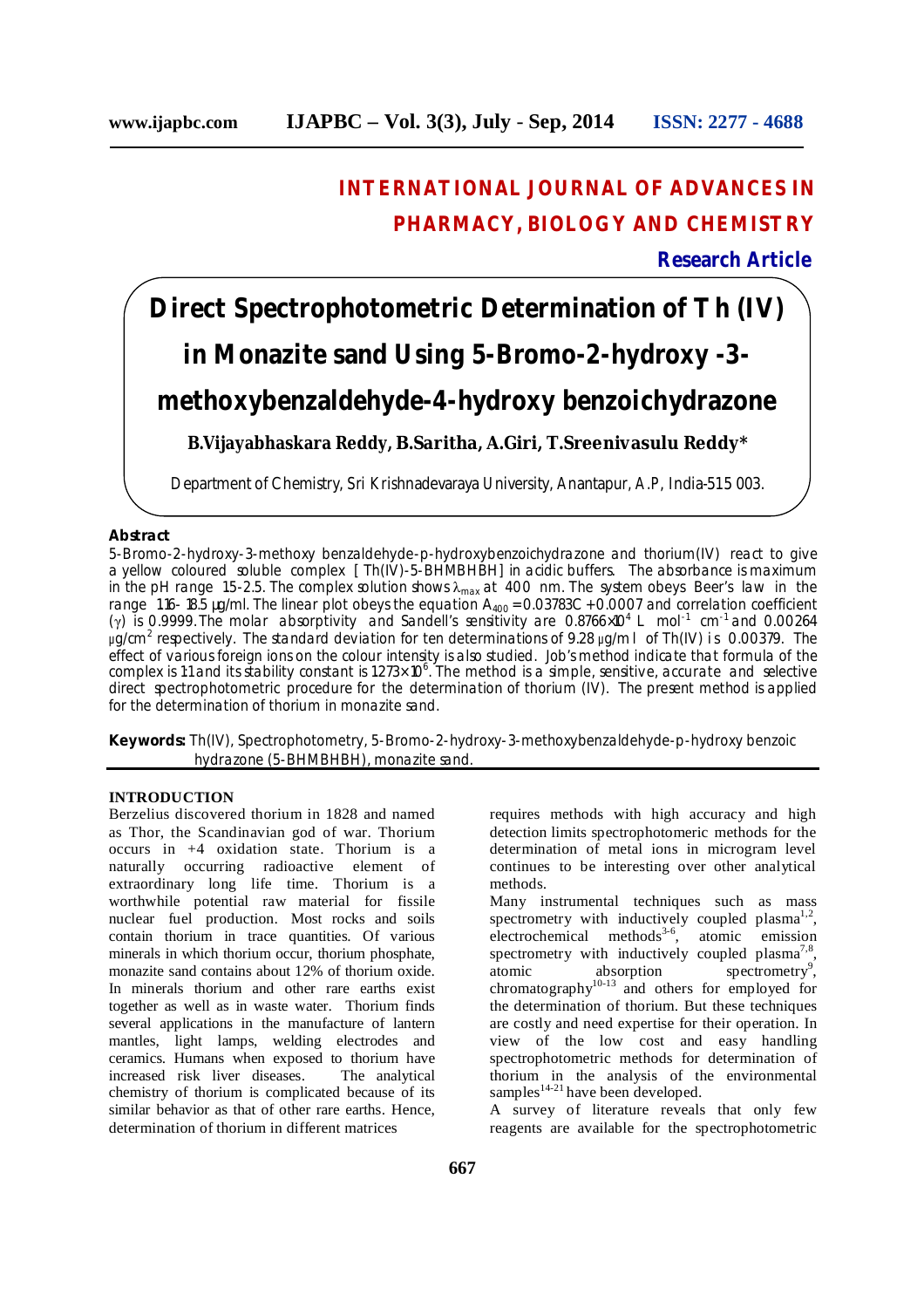determination of thorium. Among all the available  $\frac{22}{23}$ reagents Thoron-I and Arsenazo-III are sensitive reagents for the determination of thorium. Meng  $S^2$  and co-workers determined thorium in food samples spectrophotometrically. Kavalentis 25 used hydrazones for the determination of thorium.

The potentialities of hydrazones have been reviewed by Singh et  $al^{26}$ of In view of the potentialities of hydrazones as analytical spectrophotometric reagents and as no parahydroxybenzoichydrazone are used for the spectrophotometric determination of Th(IV), the author has developed a new spectrophotometric method for determination of thorium (IV), using 5-bromo -2-hydroxy-3-methoxybenzaldehyde-4 hydroxybenzoichydrazone.

### **MATERIALS AND METHODS**

The chromogenic reagent, 5 - bromo - 2 hydroxy-3 - methoxy benzaldehyde - p – hydroxyl benzoic hydrazone was synthesized in the laboratory by condensing 5 - Bromo- 2 - hydroxyl - 3 – methoxy benzaldehyde and p – hydroxyl benzoic hydrazide. A 0.01M DMF solution of the reagent is used in the studies.

A  $1.0 \text{ x } 10^{-2} \text{M}$  solution Th(IV) is prepared by dissolving in appropriate amounts of  $ThNO<sub>3</sub>$ 6H2O(AR BDH) in double distilled water , made up to the mark with distilled water in a 100 ml standard flask and standardized gravimetrically<sup>27</sup>. Working solutions are prepared by diluting the stock solution.

Buffer solution of pH 2.0 was prepared by mixing 1.0M sodium acetate and 1.0M HCl solutions in suitable proportion and the pH was adjusted by a pH meter.

The absorbance and pH measurements were made on a Perkin Elmer (LAMDA 25) UV-Visible spectrophotometer (Model UV-160A) controlled by a computer fitted with 1cm path length quartz cells and an ELICO digital pH meter of (Model LI 613) respectively.

#### **Procedure:**

To each a set of 10 ml volumetric flasks, 5 ml of buffer solution (pH 2.0), 0.5 ml of 5- BHMBHBH  $(1 \times 10^{-2}M)$  in DMF, 1.5 ml of DMF and varying amounts of Th(IV) were added and diluted to 10 ml in distilled water. The absorbance of these solutions was measured at 400 nm. A straight line is obtained which corresponded to the equation  $A_{400} = 0.03783C +$  $0.0007$ . (C is the amount of thorium in  $\mu$ g/ml).

## **RESULTS AND DISCUSSIONS**

5-bromo-2-hydroxy-3-methoxy<br>y benzoichydrazone (5benzaldehyde-4-hydroxy benzoichydrazone (5- BHMBHBH) was used for the spectrophotometric determination of thorium (IV). Thorium (IV) reacts with 5-BHMBHBH to form yellow coloured complex in the pH range 1.5-2.5. The absorption spectra of 5- BHMBHBH and its Th (IV) complex under the optimum conditions shown in Figure1. The Th (IV)-<br>5-BHMBHBH complex shows maximum 5-BHMBHBH complex shows maximum absorbance at 400 nm, where the reagent has negligible absorbance . The colour formation is instantaneous. It is stable for 60 hours. The analytical measurements were made at pH 2.0. A five fold molar excess of the reagent is sufficient to produce maximum absorbance. The formula of the complex was ascertained from jobs and molar ratio methods as 1:1. The stability constant of the complex is  $1.273\times$ 10 6 . The analytical characteristics of the complex are given in table-1.

### **Effect of foreign ions:**

The effect of foreign anions and cations on the determination of Th(IV) under optimal conditions were studied and the data are presented in table-2. The data indicate that many metal ions and anions do not interfere in the determination of Th(IV). 10 fold excess of Cu (II) is masked by the hypo solution and 10 fold excess of Fe (III) and Al(III) are masked by fluoride.

### **Applications**

The proposed method is applied for the determination of  $\text{Th}(\overline{IV})$  in monazite sand. The monazite sand was brought into solution by the following procedure.

### **a ) Preparation of monazite sample solution**

1.0 g of monazite sand is treated with 30 ml of conc.  $H<sub>2</sub>SO<sub>4</sub>$ , leached and filtered. The filtrate is diluted to 500 ml with distilled water. Th (IV) form the solution<br>is separated by reverse phase extraction is separated by reverse phase extraction chromatography<sup>25</sup> separated thorium is dissolved in distilled water and diluted to 100 ml in a volumetric flask. The amount of thorium present in the solution is determined by adopting the general procedure.

#### **CONCLUSION**

The proposed method is simple, accurate, sensitive and selective do not involve extraction or heating and also do not use surfactants. The method can be easily applied for the determination of Th(IV) in monazite sample. The results compare well with standard method.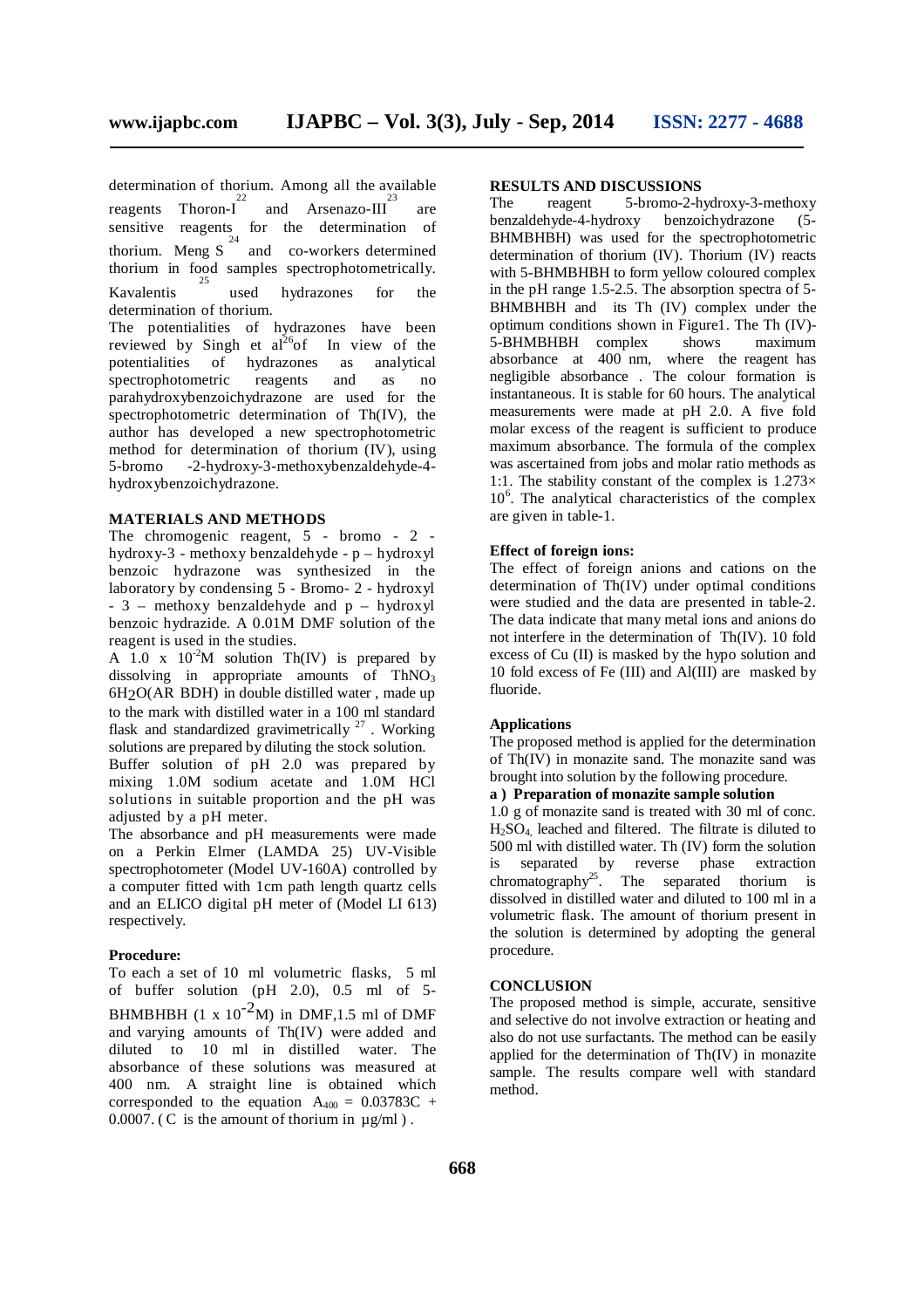### **ACKNOWLEDGEMENTS**

The authors thank the department of Chemistry of S.K.University, Anantapur, for providing the necessary facilities. One of authors (B.Saritha) thanks UGC for providing financial assistence under BSRB scheme.





| .<br>Analytical characteristics of $[Th(IV) - 5-BHMBHBH]$ |                                                           |  |  |  |
|-----------------------------------------------------------|-----------------------------------------------------------|--|--|--|
| Parameter                                                 | Direct method (400 nm)                                    |  |  |  |
| Beer's law range $(\mu g/m l^{-1})$                       | 1.16-18.5 $\mu$ g/ml                                      |  |  |  |
| Molar absorptivity $(L \text{ mol}^{-1} \text{cm}^{-1})$  | $0.8766 \times 10^4$ L mol <sup>-1</sup> cm <sup>-1</sup> |  |  |  |
| Sandell's sensitivity ( $\mu$ g/c m <sup>2</sup> )        | 0.00264 $\mu$ g/c m <sup>2</sup>                          |  |  |  |
| Correlation coefficient $(y)$                             | 0.9999                                                    |  |  |  |
| Standard deviation                                        | 0.00379                                                   |  |  |  |
| $Y$ - intercept $(b)$                                     | 0.0007                                                    |  |  |  |
| Detection $\lim_{\mu \to 0} (\mu g/m)^{-1}$ )             | 0.3006                                                    |  |  |  |
| Composition (Metal : Ligand)                              | 1:1                                                       |  |  |  |
| Stability constant(B)                                     | $1.273\times10^{6}$                                       |  |  |  |

**Table 1.**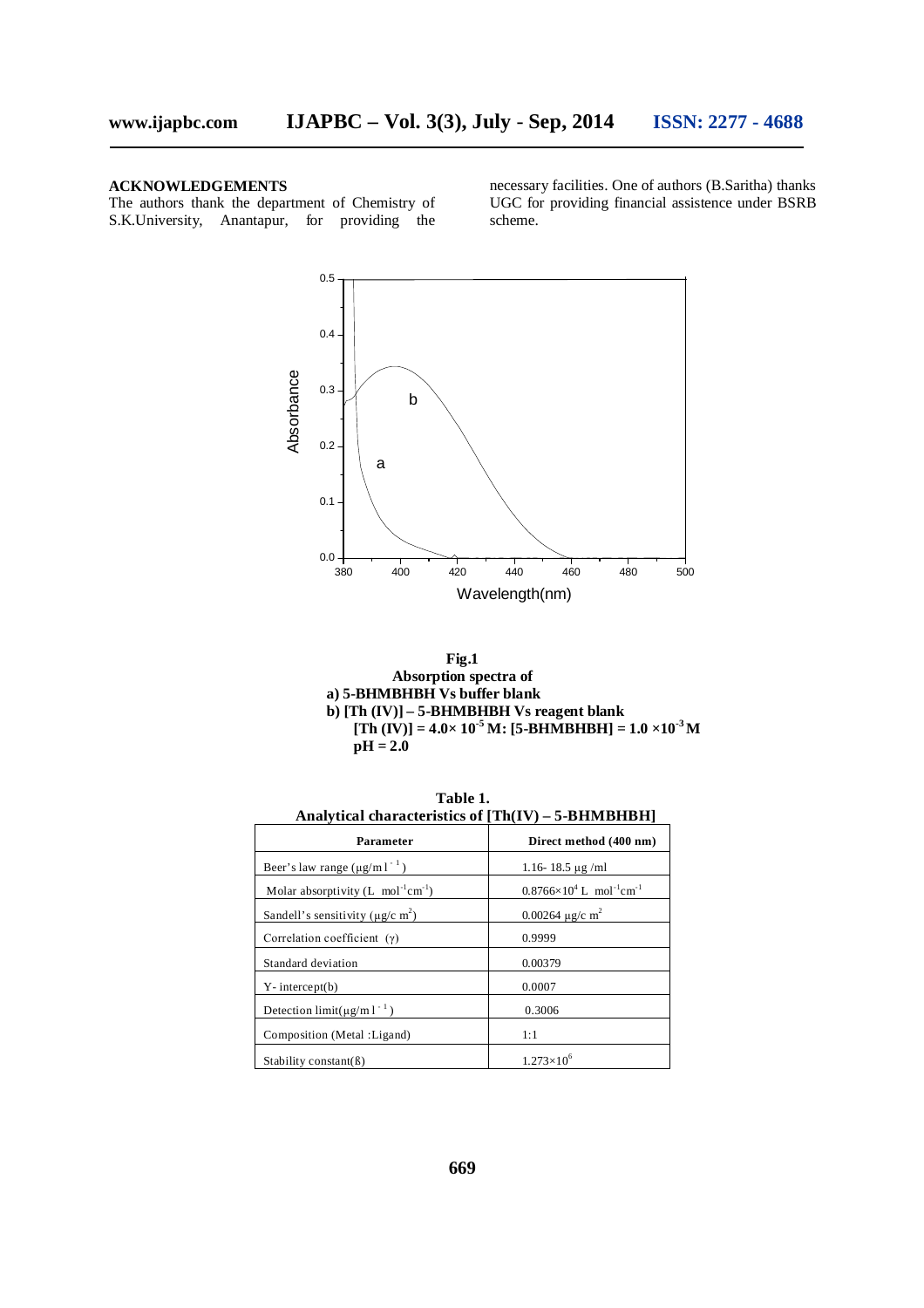| тоглансе ниш от готеват топу.<br>Amount of Th $(V) = 9.28 \mu g/ml$<br>$pH = 2.0$ |                 |                        |                 |  |  |
|-----------------------------------------------------------------------------------|-----------------|------------------------|-----------------|--|--|
| Ion                                                                               | Tolerance Limit | Ion                    | Tolerance Limit |  |  |
|                                                                                   | $(\mu g/ml)$    |                        | $(\mu g/ml)$    |  |  |
| Nitrate                                                                           | 3410            | W (VI)                 | 201             |  |  |
| Thiourea                                                                          | 2230            | Mo(VI)                 | Interferes      |  |  |
| Iodide                                                                            | 1400            | Mg(II)                 | 80              |  |  |
| Chloride                                                                          | 1171            | Ba (II)                | 60              |  |  |
| <b>Bromate</b>                                                                    | 704             | Fe (III)               | 91*             |  |  |
| Fluoride                                                                          | 302             | Cu (II)                | $20**$          |  |  |
| Thiosulphate                                                                      | 275             | Ce (IV)                | 150             |  |  |
| Oxalate                                                                           | 154             | $Mn$ (II)              | 12              |  |  |
| Tartarate                                                                         | 82              | Pb(II)                 | 90              |  |  |
| Thiocyanate                                                                       | 66              | $Cd$ (II)              | 70              |  |  |
| Phosphate                                                                         | 22              | $Hf$ (IV)              | 27              |  |  |
| Ascorbic acid                                                                     | 450             | $\text{Zn}(\text{II})$ | 55              |  |  |
| Citrate                                                                           | 480             | Nb (IV)                | 63              |  |  |
| <b>EDTA</b>                                                                       | Interferes      | Hg(II)                 | 45              |  |  |
| Ni (II)                                                                           | 17              | U(VI)                  | 20              |  |  |
| Al $(III)^*$                                                                      | 90              | La $(III)$             | 90              |  |  |
| V(V)                                                                              | 54              | Co (II)                | 18              |  |  |

**Table -2 Tolerance limit of foreign ions.**

\* masked with phosphate;

\*\*masked with thiosulphate,

**Table -3 Determination of thorium in monazite sand**

| Sample        | Amount of Thorium( $\mu$ g mL <sup>-1</sup> ) found* |                       |               |
|---------------|------------------------------------------------------|-----------------------|---------------|
|               | <b>Present method</b>                                | Arsenazo (III) method | Error $(\% )$ |
| Monazite sand | 1.258                                                | 1.240                 | $-1.45$       |
|               | 1.817                                                | 1.830                 | 0.71          |
|               | 2.029                                                | 2.015                 | $-0.69$       |
|               | 2.195                                                | 2.212                 | 0.76          |

**\***Average of seven determinations

### **REFERENCES**

1. Zheng Y, Weinman B, Croninc T, Fleisher MQ, Anderson RF. A rapid procedure for the determination of thorium, uranium, cadmium and molybdenum in small sediment samples by inductively coupled plasma-mass spectrometry:

application in Chesapeake Bay, Appl. Geochem., 2003; 18(4): 539-549.

2. Grinberg P, Willie S, Sturgeon R. Determination of Thorium and Uranium in Ultrapure Lead by Inductively Coupled Plasma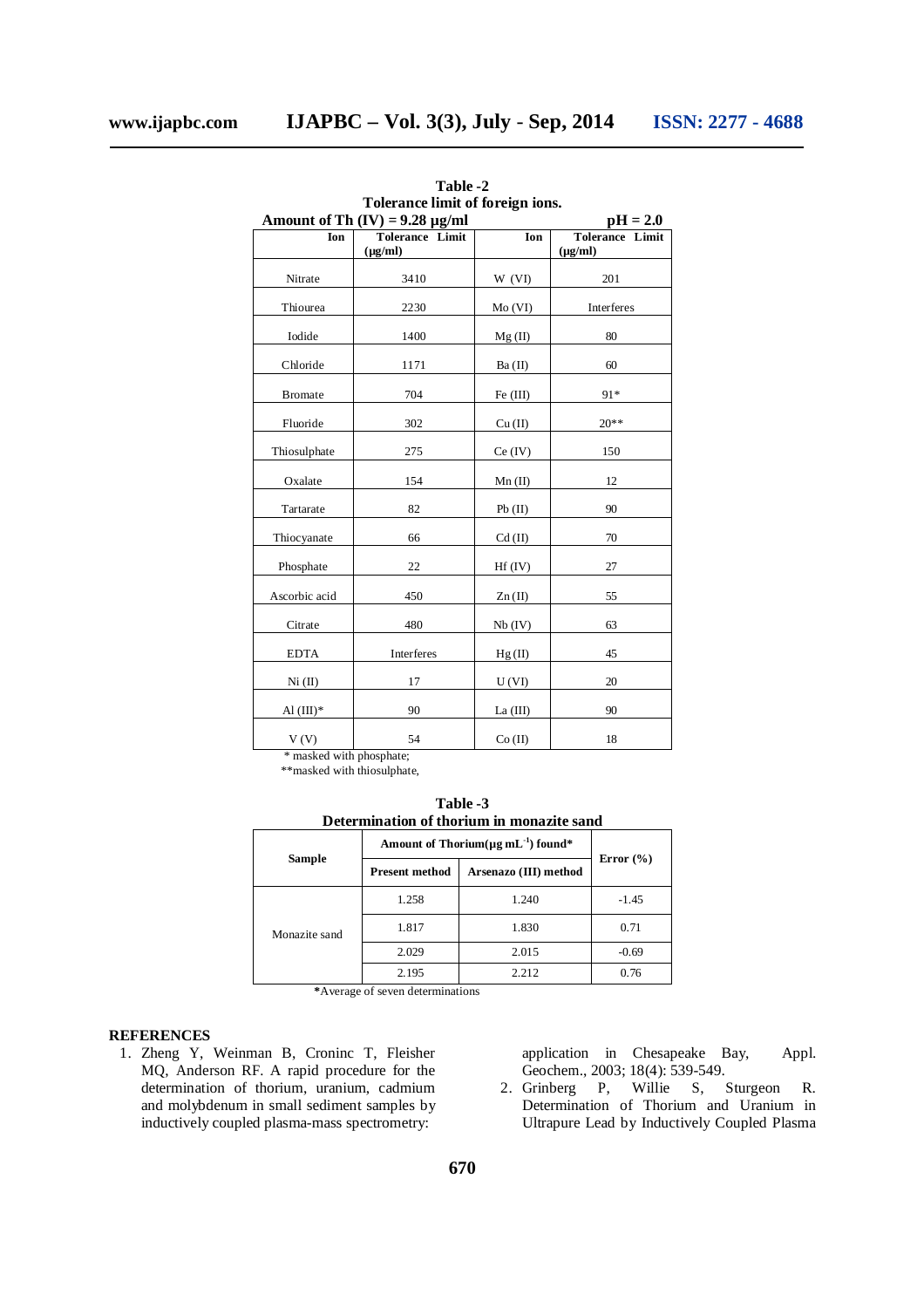Mass Spectrometry Anal. Chem., 2005; 77(8): 2432-2436.

- 3. Hassan SSM, Elnemm ME , Attawiya MAY, Novel Thorium Membrane Sensors with Anionic Response Based on Trioctylphosphine Oxide and Toluate Ionophores .,Electroanalysis. 2008; 20(19): 2063-2069.
- 4. Chandra S, Agarwal H, Singh CHK. A highly selective and sensitive thorium(IV) PVC membrane electrode based on a dithio-tetraaza macrocyclic compound. Anal. Sci., 2007; 23(4): 469-473.
- 5. Ju-Nan L, Fe-Yun Y, Zhong-Min J, Jun-Jie F. Adsoptive Voltametric Study of Thorium(IV) Alizarin Complexon Complex at a Carbon Paste Electrode., Microchim. Acta., 2007; 143: 287.
- 6. Liu S, Li J, Xun M, Gao P. Anodic Adsorptive Stripping Voltammetry at a Carbon Paste Electrode for Determination of Trace Thorium ., Anal. Lett., 2003; 36: 1381.
- 7. Ujino O, Umetani S. Determination of uranium and thorium in apatite minerals by inductively coupled plasma atomic emission spectrometry with solvent extraction separation into diisobutyl ketone., Anal. Chim. Acta, 2000; 420: 65.
- 8. Thangavel S, Dhavile SM, Dash K, Chaurasia SC. Trace Level Determination of Uranium and Thorium in Ileminite Ore by Inductively Coupled Plasma Atomic Emission Spectrometry, Atom. Spectrosc., 2010; 31: 92.
- 9. Castro MA, Aller JA, McCabe A, Smith WE. Littlejohn, D., Spectrometric study of condensed phase species of thoriumandpalladium-based modifiers in a complex matrix for electrothermal atomicabsorption spectrometry.,J. Anal. At. Spectrom., 2007; 22: 310.
- 10. Al-Shawi WA, Dahl R. Determination of thorium and uranium in nitrophosphate fertilizer solution by ion chromatrography., J. Chromatogr. A, 1995; 706:175.
- 11. El-Dessouky SI, Borai EH. Extraction chromatography of thorium ion by solid phase impregnatedresins containing bi-functional organic extractants. J. Radioanal. Nucl. Chem., J. Radioanal. Nucl. Chem., 2006; 268: 247.
- 12. Jackson PE, Carnevale J, Fuping H, Haddad PR. Determination of thorium and uraniumin mineral sands by ion chromatography ., J. Chromatogr. A, 1994; 671(1-2): 181-191.
- 13. Jaison PG, Raut NM, Aqqarwal SK. Determination of thorium and uraniumin mineral sands by ion chromatography., J. Chromatogr. A, 2006, 1122, 47.
- 14. Shiri S, Delpisheh A, Haeri A, Poornajah A, Khezeli T, Badkiu N. Floatationspectrophotometric Determination of Thorium, Using Complex Formation with Eriochrome Cyanine R.,Anal. Chem. Insights. 2011; 6:1.
- 15. Chalapathi, P. V., Subba Rao, Y., Jagadeesh, M., Prathima, B., Reddy, A. S., Reddy, K., Selective kinetic spectrophotometric determination of Copper(II) in food and medicinal leafy samples, J. Chem. Pharm. Res., 2011; 3(2):534-549..
- 16. Chalapathi, P. V., Subba Rao, Y., Jagadeesh, M., Prathima, B., Reddy, A. S., Reddy, K. J., Varadareddy, A., Ramesh, G. N., A chelating reagent, 2, 3, 4-trihydroxy acetophenoneoxime(THAPO)used for selective and sensitive kinetic spectrophotometric determination of thorium(IV) from ores. Res. J. Chem. Environ., 2011; 15(2):579-585.
- 17. Zhai, Q. Z., Zhang, X. X., Chen, L., Selective spectrophotometric determination of thorium,uranium and lanthanum using arsenazo I.,Asian J. Chem., 2008; 20: 5187.
- 18. Garg, A., Kakkar, L. R., Spectrophotometric determination of Thorium(IV) using 3-hydroxy-2-(2`- thienyl)-4H-chromen-4-one. Amita Garg and L.R.Kakkar ; Indian Journal of Chemistry, 2002; 41:1874.-1876.
- 19. Ghasemi, J. B., Zolfonoun, E., Simultaneous spectrophotometric determination of trace amounts of uranium, thorium, and zirconium using the partial least squares method after their preconcentration by alpha-benzoin oxime modified Amberlite XAD-2000 resin.Talanta. 2010; 80:1191.
- 20. Pouretedal, H. R., Shafiee, B., Keshavarz, M. H., Simultaneousdetermination of trace amounts of thorium and zirconium using spectrophotometric partial least-squares calibration method. Bulg. Chem. Commun., 2009; 41:230.
- 21. Kandil, A. T., Faramawy, H. F., Amin, R. M., Selective spectrophotometric determination of thorium,uranium and lanthanum using arsenazo I.,Egypt. J. Chem., 2007; 50:709.
- 22. Clinch J., The Colorimetric determination of Thorium., Anal.Chim.Acta, 1956;14:162.
- 23. Savvin SB., Zavodsklab, Analytical applications of ArsenazoIII-II, Talanta, 1964;11 (1):7.
- 24. Meng S, Tian M, Liu Y, Guo, Y, Fan Y,Spectrophotometric Determination of Thorium in Food using 2-(2,5- disulfonic -4 methoxy phenyl azo )-7-(-2 hydroxyl -5 carboxy phenyl azo)-1,8, -dihydroxy